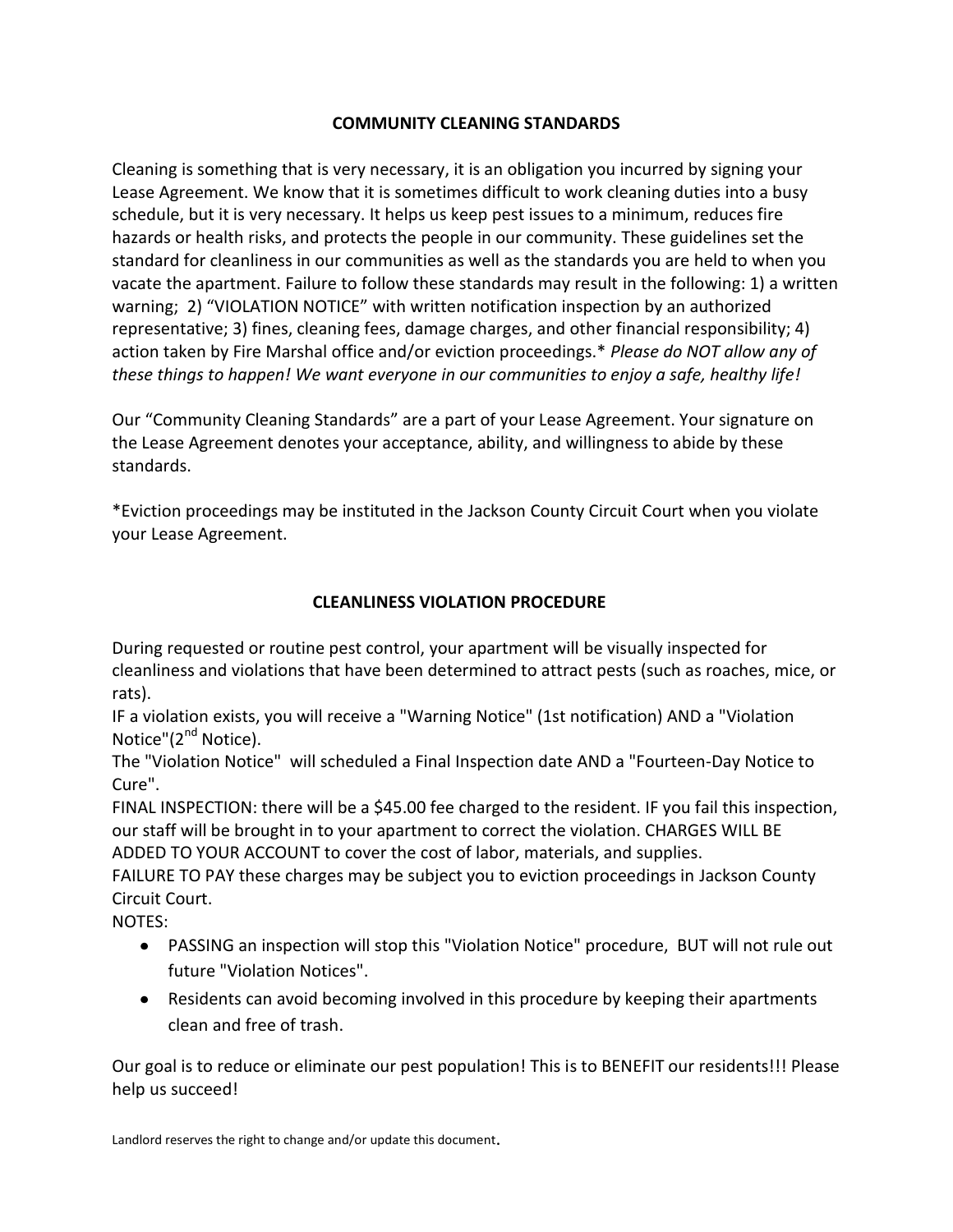# **Community Cleaning Guidelines**

## **KITCHEN/DINING AREA**

- The stovetop and drip pans must be cleaned after each use to wipe away spills, splatters, and food particles. Allowing grease and food waste to build up on your stovetop is a fire hazard and a violation of your Lease Agreement.
- The oven and the area underneath your drip pans must be cleaned periodically. Do NOT clean under the drip pans if you have a gas stove. Use a commercial oven cleaner for this process. Cleaning these areas regularly will make it much easier for you to clean when you are ready to leave the apartment.
- Do not use aluminum foil to line the drip pans, oven, or walls. It is a fire hazard.
- Do not use any type of paper or cloth to line the wall(s) around you stovetop or oven. This is a fire hazard.
- Do not use adhesive-type contact paper (shelf or drawer liners). Pests—like roaches love to feed off the adhesive and it gives them a great place to hide. You will be charged a fee to remove this type of adhesive paper.
- You can line drawers and cabinets with non-adhesive shelf or drawer liners.
- The refrigerator must be cleaned regularly—inside and out. A scrubbing pad may be used inside the refrigerator, but not on the outside.
- Counters, walls, and cabinets must be wiped regularly.
- Tile floors need to be swept and mopped regularly to prevent the build-up of dirt, grease, and other residue. You should use a commercial product made for mopping tile floors.
- Do not keep uncovered food products on the counters, in cabinets, or in the refrigerator.
- Personal trash must be disposed of in the dumpsters located outside your apartment. Trash should never be left in hallways, stairwells, laundry rooms, or other public areas. You should not allow the trash to accumulate in your apartment. Pests are attracted to food waste. We will not be able to control pests unless you take out your trash regularly.
- Always use a cutting board, plate, or saucer when you are chopping food items. You will be charged for damage to the countertop caused because you failed to protect the surface of the countertop.
- Do not set hot pans on the bare countertop. You can use a dish towel, plate, or hot plate to protect the countertop. You will be charged for damage to the countertop caused because you failed to protect the surface of the countertop.
- Do not allow food particles or other items to go down your drain. You will be charged if your drain stops up because of food or other foreign particles.
- Do not allow dirty dishes to pile up in the sink, on counters, or other areas of your apartment. Wash dirty dishes regularly to prevent pests.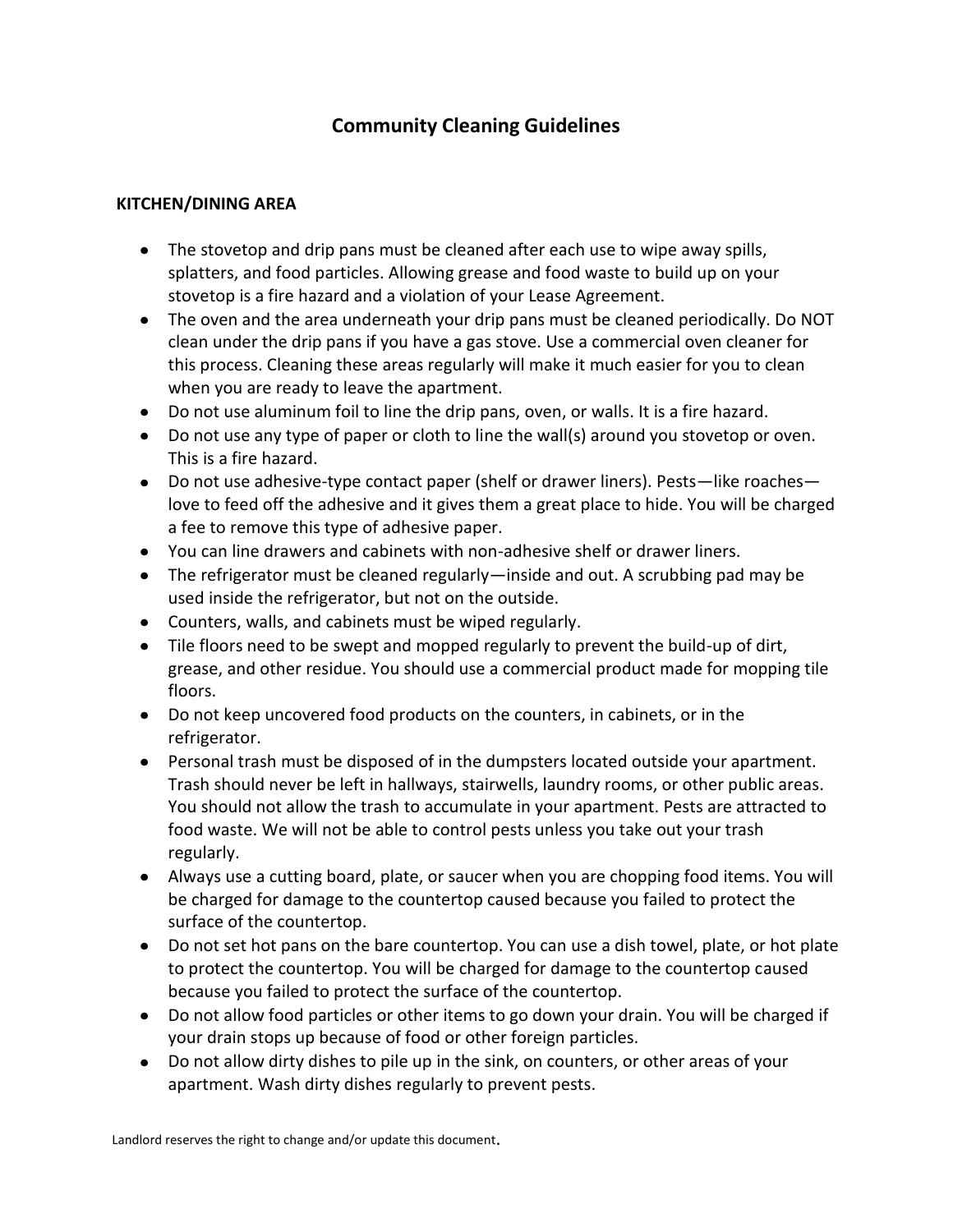- Do NOT allow standing water to remain in your sinks—this attracts pests who are drawn to water sources.
- Do not use any commercial drain cleaners/openers. These chemicals are damaging to the pipes and are potentially dangerous to our maintenance workers. You will be charged for any damage caused by the use of these products.
- Do not allow children or others to use the drawers or cabinet doors to swing or climb on. You will be charged to repair these items if the damage is caused through abuse or misuse.
- Do not store paper bags, plastic bags, newspapers and other such items in your apartment. Pests love to hide in areas where these items are allowed to accumulate.

# **BATHROOM**

- The bathtub, commode, sink, and tiles must be cleaned regularly with a commercial product designed for this purpose. After cleaning, you can apply a clear furniture polish to the shower walls to help keep soap scum and mineral deposits off the wall. Your next cleaning will be much easier! *Remember NOT to apply furniture polish to the tub or shower floor—it will make these surfaces slippery and will be hazardous to anyone stepping into the shower or tub.*
- Floors need to be swept and mopped regularly to prevent the build-up of dirt, grease, and other residue. You should use a commercial product made for mopping floors.
- You must clean or replace your shower curtain (liner) on a regular basis. This will prevent mold and mildew; the liner must be placed inside the shower whenever the shower is turned on. You will be charged for any water damage caused to your apartment or someone else's apartment if you allow water to pool on the floor.
- **If your shower has a window you must place a shower curtain over the window to protect the window, its frame and blind from mold and other water damage. If this is not done you will be charge for the damage.**
- **If your shower does not have vent you must after each use open the window slightly to air out bathroom or leave the door open. Keeping the door closed will trap the moisture in the bathroom and may cause mold.**

#### **WINDOWS**

- Fans are not allowed in any windows including your kitchen. A service charge will be added to your account if a fan is found in your window.
- Do not remove windows or screens.
- Blinds must be wiped on a regular basis.
- Windows and screens must be cleaned periodically. Our residents are only responsible for cleaning the areas that they can reach without removing windows and screens.
- Cracked or broken glass must be reported to the office immediately.

# **AIR RETURN AND OTHER VENTS (if applicable)**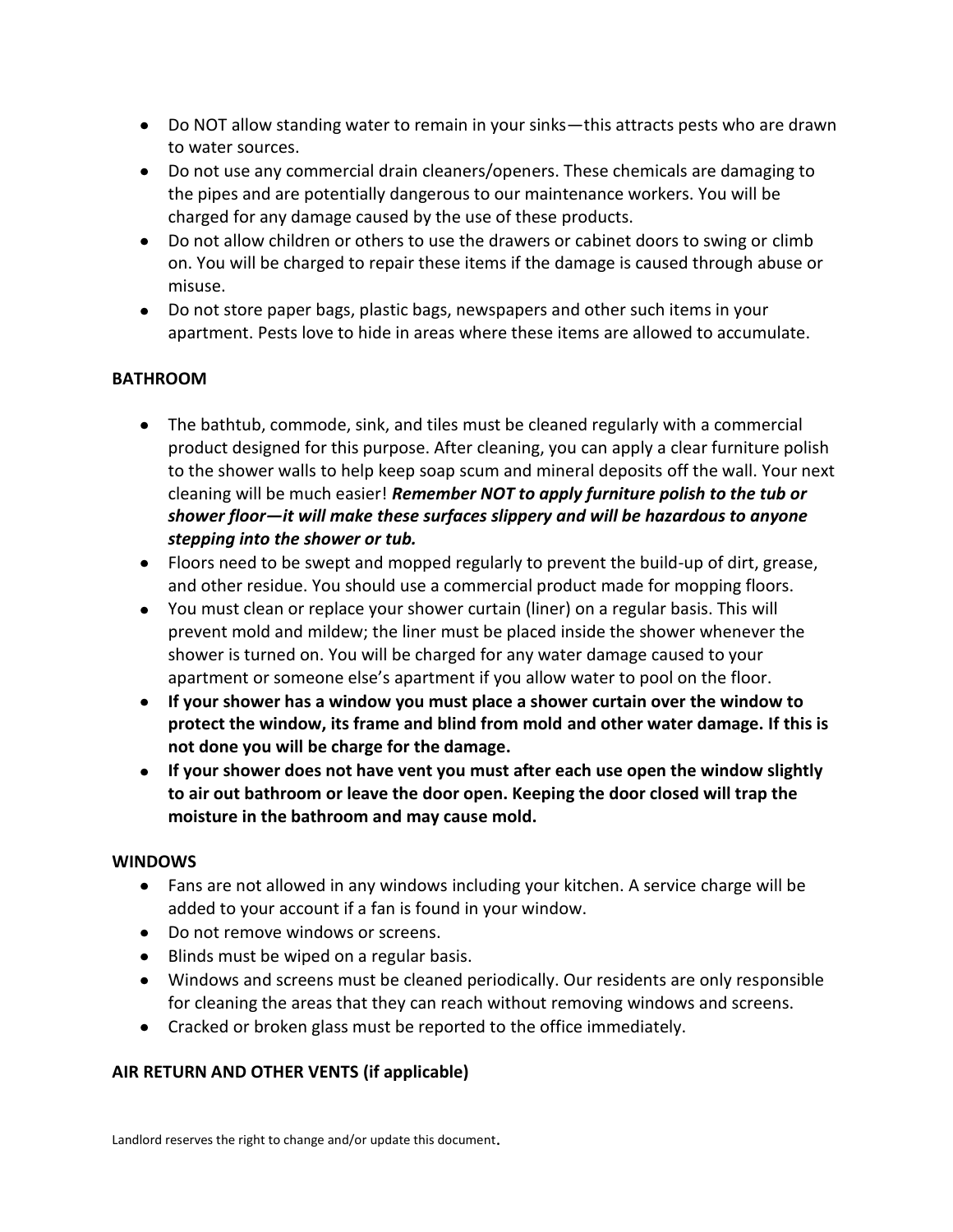- You are responsible for cleaning the outside "grills/slats" on your air conditioningheating system. Cooperstown "C" Building residents must clean the outside of their window air-conditioning units. It is important to keep these areas free of dust, grease, and other debris. Your system will not function properly if these are not clean.
- Do not block vents with furniture or other items.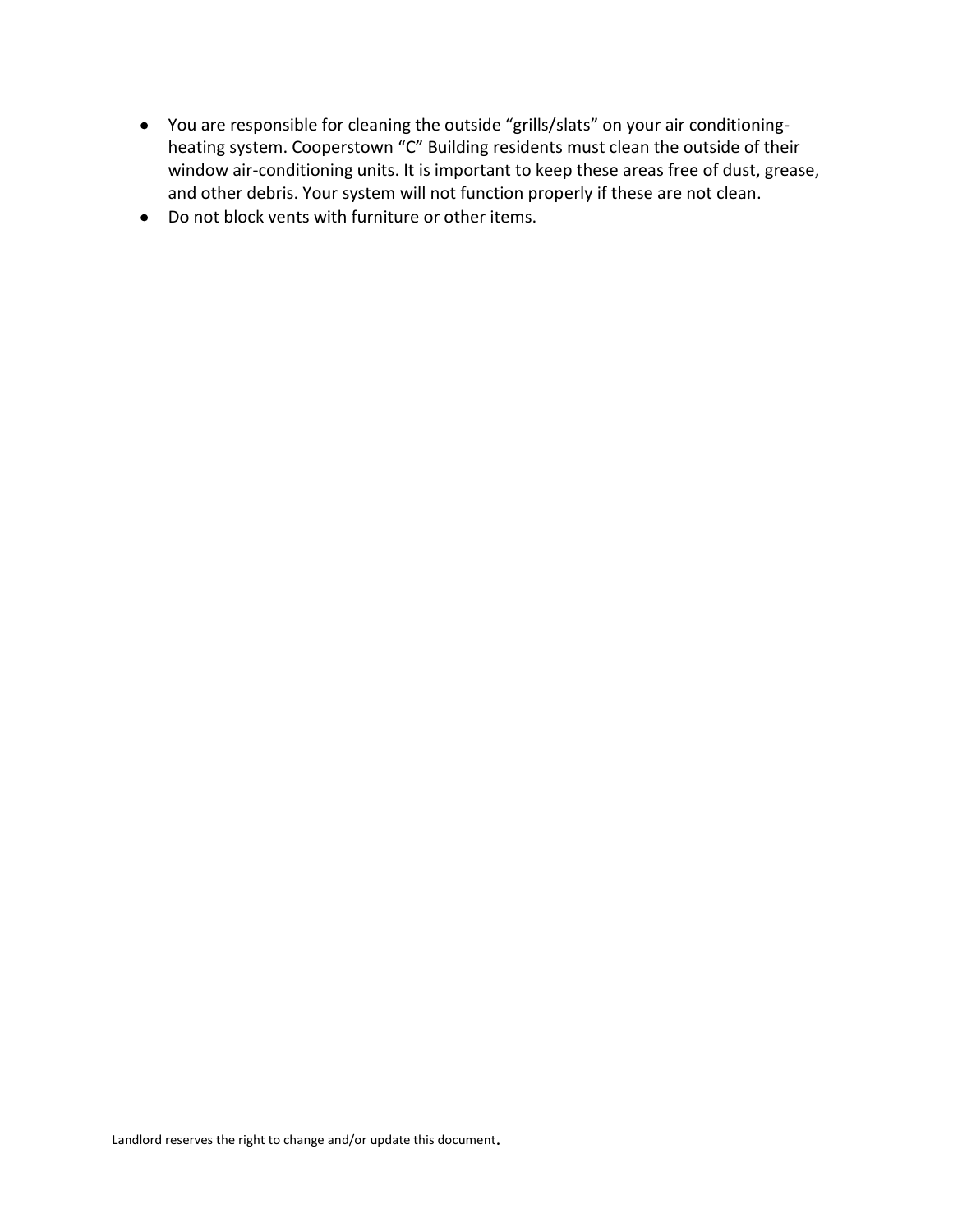## **CARPET**

- Your carpet must be vacuumed regularly. You can borrow a vacuum cleaner from the office if you need one. Some residents will need to vacuum more frequently than others due to different lifestyles.
- You should always vacuum immediately if food, glass, dirt, or other debris is dropped on the floor.
- Spills must be wiped up immediately to prevent staining.
- Your carpet was thoroughly vacuumed and shampooed before you moved into your apartment. After moving into an apartment, it is the resident's responsibility to shampoo the carpet on a regular basis. A carpet shampooer and supplies can be rented at local retail stores.
- Do not place hot items on your carpet. You should use an ironing board—never use the carpet as a place to iron your clothes.
- Be especially careful with burning items such as cigarettes or cigars.
- Do not use your carpet as a cutting board. You will be charged for carpet cuts, tears, and other damage due to misuse or abuse.

## **AREAS OUTSIDE YOUR APARTMENT**

- You are not allowed to store any personal items (bikes, toys, or other items) outside your apartment. We will issue a "Warning Notice" if personal items are improperly stored. If you do not remove them, we will have them removed. Bicycles must be stored in the bike racks provided for that purpose. You must chain the bike when it is unattended to prevent theft. It is recommended that you purchase a U-bolt lock not a chain lock. (Chain locks are easy to cut.)
- Bicycles must not be chained or propped on trees, shrubs, poles, signs, etc. without permission. The Office routinely checks for improperly stored bikes. They will remove and confiscate improperly "parked" riding vehicles. They will charge you to get them back.
- Residents must not throw trash or other items on the ground or in the floor of public areas. The Resident is responsible for the actions of their family members or guests.
- Personal trash must be disposed of in the dumpsters provided outside the apartment. Do not use the trash barrel in the laundry room, the small ashtray-trash cans attached to the buildings, hallways, stairwells, or other public areas for trash disposal. You will be charged a fee if our staff is required to dispose of your trash.
- When carrying trash out of your apartment, make sure that nothing leaks onto the hallway, walkway, or stairs. If something does leak, it is your responsibility to clean it.
- Do not leave your "junk mail" in the mail room. Please dispose of it in the dumpster or your personal trash can.
- We prohibit excessive smoking in your apartment. The excessive use of tobacco products is prohibited inside and outside all buildings. Moderate use accetiable. Should it become an issue you will be given a warning. Should the issue not be handled you will